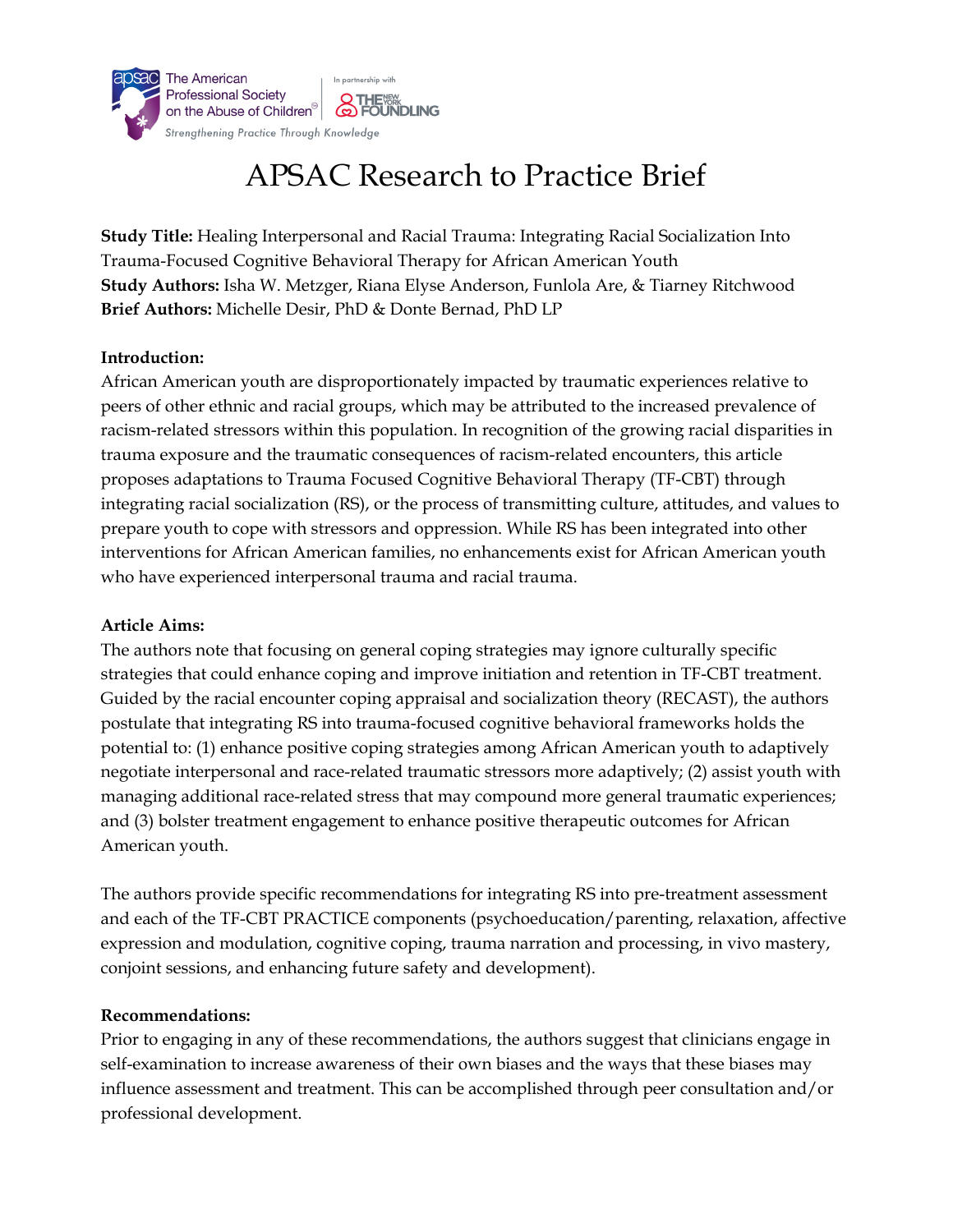*Pretreatment Assessment:* The authors encourage clinicians to consider tailoring their assessment battery to better capture youth's symptom presentation (e.g., psychosomatic symptoms) and assess for youth's experiences with racism-related stressors (e.g., racial discrimination), which may heighten PTSD symptoms. Screening for parents' experiences with racism and discrimination may also be warranted, as this impacts child-rearing practices by increasing the likelihood that parents are communicating RS messages to their children. Relatedly, clinicians should assess the family's current use of RS using standardized, empirically supported measures.

#### PRACTICE recommendations:

*PRAC:* During *P*sychoeducation and *P*arenting, clinicians should discuss results of RS assessment and caregiver's beliefs and values around child-rearing. Clinicians should also inquire about cognitive and attitudinal barriers to treatment, including beliefs about or prior experiences with mental health to provide corrective information as needed, and introduce RS as a protective factor. When reviewing *R*elaxation, clinicians should assess youth's beliefs (e.g., African Americans have to work twice as hard to get half as much) and emphasize the importance of relaxation for recharging and healing. The authors also recommend that clinicians assess culturally relevant strategies that youth and families utilize to cope with stress (e.g., prayers, music) and potentially incorporate these into traditional relaxation techniques. As some African Americans may experience psychosomatic stress responses, explicitly stating how relaxation can alleviate these symptoms may be helpful. With regard to *A*ffective expression and modulation, the authors suggest that clinicians encourage youth to accurately appraise experiences of racism and discrimination (e.g., microaggressions, witnessing police brutality in media) that lead to affective changes so they can label and communicate their feelings, including in situations where there may be heightened racial tension. During *C*ognitive coping, clinicians should consider processing and role-playing techniques that teach children how to behave in situations that mirror previous discriminatory encounters (e.g., police stops or being followed by store employees). Clinicians should ensure they do not invalidate their client's race-related traumatic experiences during cognitive coping, but rather help them to focus on adaptive thoughts. Additionally, for clients who indicate race-related index traumas, clinicians may want to attend to racial pride messages that can reduce or repudiate negative messages about self-worth or guilt at and encourage clients to generate positive self-statements related to their race or help them with instilling pride through reminders of the resilience of African Americans.

*T:* During *T*rauma narration and processing, clinicians should assess the child's and caregiver's understanding of cultural norms around trauma narratives (e.g., "not telling family business"), as well as cognitions about oneself, others, and the world rooted in cultural norms (e.g., being a "strong black woman") that may present barriers. When constructing the narrative, culturally relevant forms of communication such as fables with morals or creating a song, rap, or poem should be considered and clinicians could encourage youth to include a chapter describing the historical plight of their racial group and how their ancestors overcame challenges. During